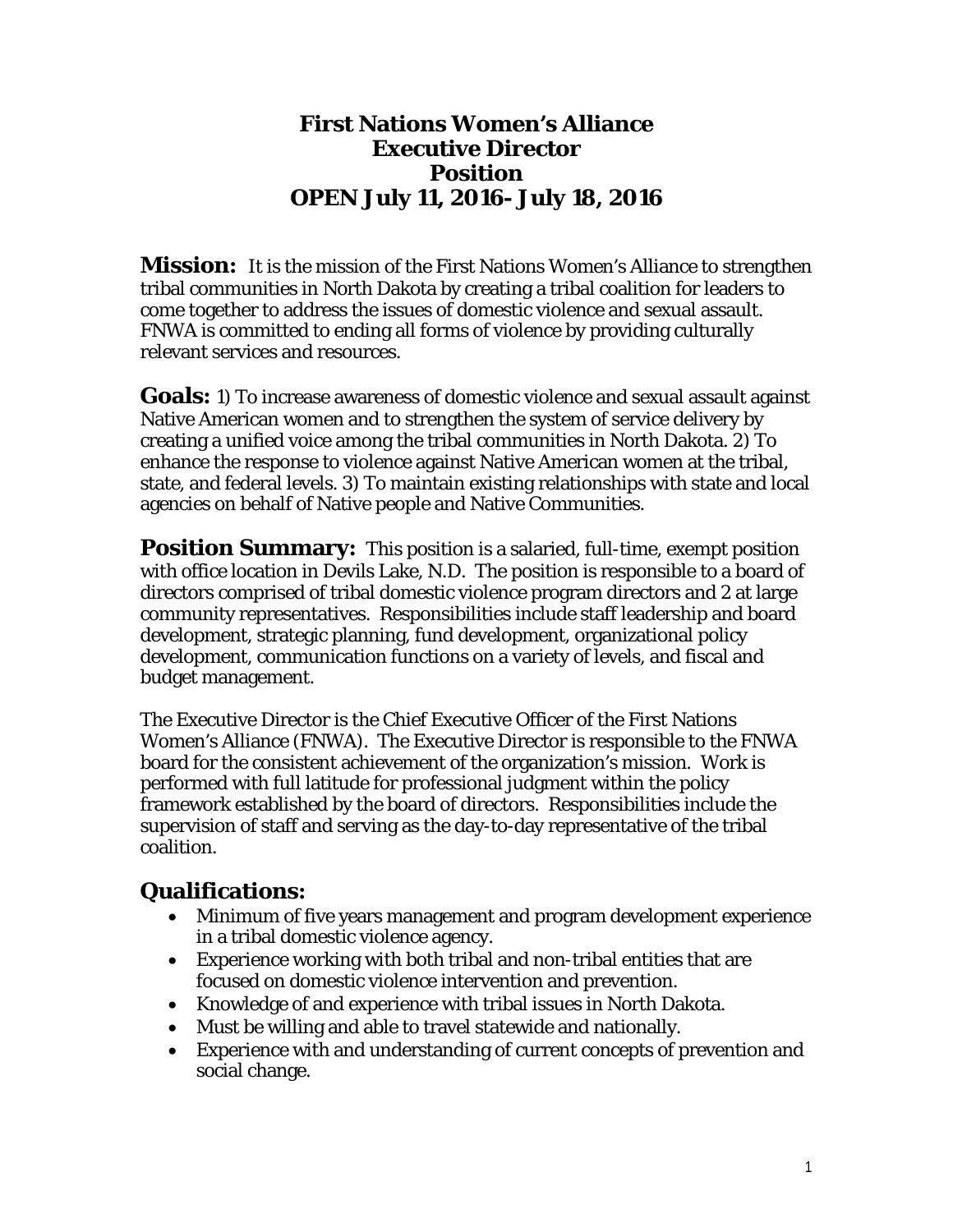## **Skills and Abilities:**

- Visionary for the potential of FNWA's mission and ability to help the staff and board catch that vision and turn it into reality.
- Deep and personal understanding of Native American culture and practices with a willingness to embrace and learn from each participating tribal community in North Dakota.
- Commitment to speaking truth to power, while fostering peace and understanding in each interaction, including:
	- o Working collaboratively with other staff, community-based services and other professionals
	- o Making and implementing decisions independently and as part of a team
	- o Treating all people with dignity and respect
	- o Honoring diversity among people
- Working knowledge of all aspects of client services offered by tribal domestic violence/sexual assault programs.
- Ability to work with other individuals and agencies on joint projects to meet community needs.
- Strong public relations skills, including public speaking.
- Ability to express ideas clearly and concisely, both orally and in writing.
- Experience and success in grant writing.
- Ability to make logical and appropriate decisions in crisis and non-crisis situations.
- Ability to organize and prioritize.
- Ability to understand and define roles and responsibilities of staff and board and relate to a wide variety of people.

# **Position Focus Areas:**

## **Organizational Responsibilities**

- Oversee program development and implementation of organizational goals with board of directors and staff; carry out policies as developed and directed by board of directors.
- Compile official records and documents; ensure compliance with relevant tribal, state, and federal regulations.
- Maintain a working knowledge of significant developments and trends in the domestic violence and sexual assault field(s), particularly as they pertain to victims who are Native American.
- Demonstrate a working knowledge of the uniqueness and complexities of a tribal coalition.